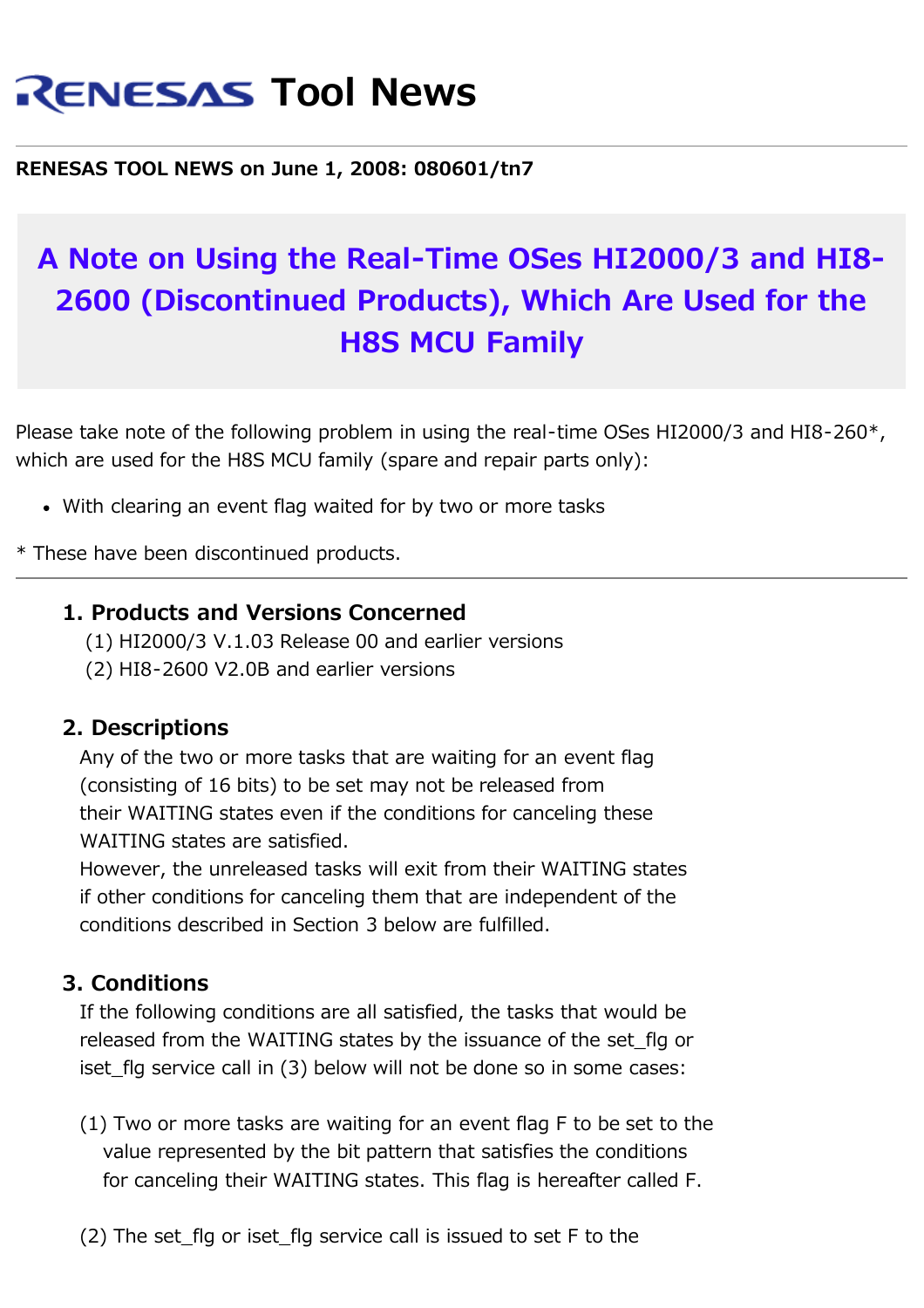value represented by the bit pattern that satisfy the conditions for canceling the WAITING states of any of tasks in (1).

- (3) While the kernel is handling set\_flg or iset\_flg in (3), an interrupt is requested.
- (4) The interrupt in (3) invokes the interrupt handler or cyclic handler, which performs any of the following processing:
	- a. Issues iset\_flg to set F to the value represented by the bit pattern in (1), and the task in (1) has specified TWF\_CLR (clears all the F's bits to 0s if the WAITING states are canceled) as a waiting-mode parameter.
	- b. Issues the ipol\_flg service call that takes F as a flgid parameter and TWF CLR as a waiting-mode parameter, and then ends it properly.
	- c. Issues the iclr\_flg service call to clear the bits in F that are included in those set in (2) and satisfy the conditions for canceling the WAITING states of the tasks in (1).

### **4. Workaround**

Before and after issuing set flg or iset flg in Condition (3), change the level of the interrupt mask to that of the kernel interrupt mask as follows:

#### **4.1 In HI2000/3**

#### **(1) If set\_flg issued**

```
UINT old imask;
```
ref\_ims(&old\_imask);

chg ims(1);  $\prime$ \* Interrupt mask level changed to kernel interrupt mask level (1 in this example)  $*/$ 

iset  $flg(...);$  /\* As context is interpreted as non-task one while interrupt is masked in product specifications, set flg is changed to iset flg  $*/$ 

chg\_ims(old\_imask); /\* Interrupt mask level resumed \*/

#### **(2) If iset\_flg issued**

UINT old imask;

ref\_ims(&old\_imask);

chg ims(1);  $\prime$ \* Interrupt mask level changed to kernel interrupt mask level (1 in this example)  $*/$ 

```
iset flg(...);
```
chg\_ims(old\_imask); /\* Interrupt mask level resumed \*/